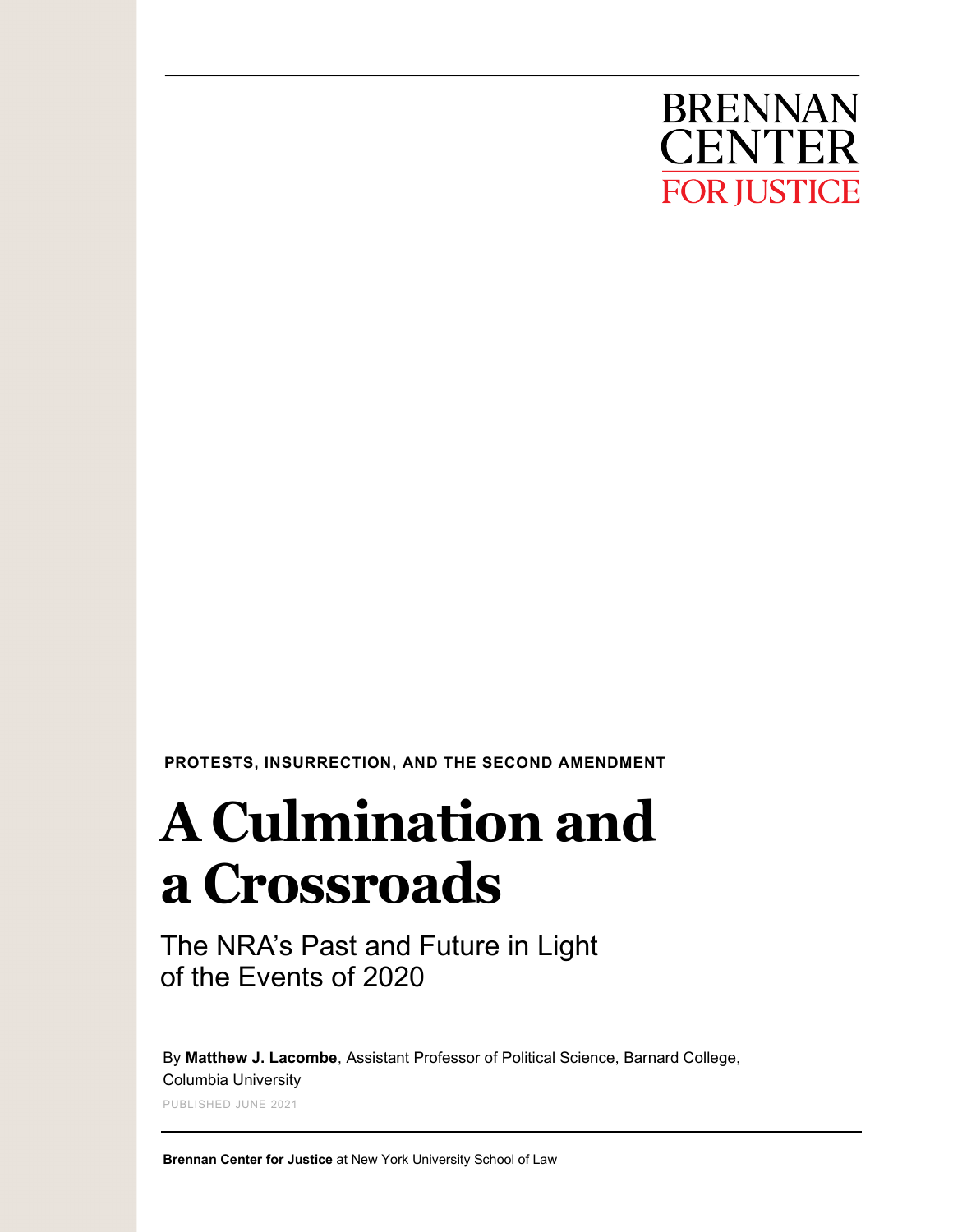## **Introduction**

The year 2020 may mark an important turning point in the political development of the National Rifle Association (NRA) and, as a result, the broader gun rights movement. Its events can be seen both as a culmination of the NRA's approach to politics over the past several decades and as evidence of the challenges that approach has created for the organization moving forward.

Acting as the most prominent representative of the gun rights movement, the NRA has for many decades succeeded at advancing its pro-gun agenda by building and maintaining a sense of identity around gun ownership. The organization has promoted this identity among gun owners through its firearms-related programs and its communications with members via magazines such as *American Rifleman*. It has also politicized the identity, promoting gun ownership as a lens through which to view and act upon politics by emphasizing the negative consequences that gun regulations have on gun owners' lifestyles, values, and identities (as opposed to, for instance, pointing out their technical flaws). Finally, the NRA has used the gun owner identity to mobilize political action among its supporters during elections and legislative debates by portraying it as deeply threatened by proposed gun regulations and their advocates: rather than simply being misguided, gun control is seen as an attack on gun owners that endangers their way of life.**[1](#page-6-0)**

This mobilizational tactic has been effective for a long time; it proved successful as early as the 1930s during initial debates over federal-level gun control and has generally continued to serve the NRA well in the years since, especially when gun control is under consideration in Washington. The NRA, in short, has used identity to build a very politically active base of supporters that it can mobilize during policy battles and elections. This ability and the reputation it earned the NRA has been a substantial barrier to the advancement of stronger regulations on guns.**[2](#page-6-1)**

### **The NRA, the GOP, and Identity Politics**

During the late 1970s and 1980s, the NRA — whose politically active supporters constituted an attractive demographic group to politicians — started to align itself with the insurgent New Right conservative movement and a Republican Party reshaped by that movement. The dramatic takeover of the NRA by activist members at its 1977 meeting (the so-called "Revolt at Cincinnati") set this process into motion, and it began in earnest with the organization's endorsement of Ronald Reagan for president in 1980. The NRA's relationship with the GOP strengthened over the decades that followed. In general, this alignment has further bolstered the NRA's political power. Rather than having to rely on mass mobilization campaigns when gun control comes onto the agenda, the NRA's position in the Republican coalition has frequently kept the issue off the agenda altogether gun control has often been dead on arrival when Republicans control any part of the federal government — and led to policy changes that have actually loosened gun regulations.**[3](#page-6-2)**

The NRA's alignment with the GOP has also led to the alignment of its gun owner identity with other Republican-aligned identities. For many NRA supporters, in other words, the social-psychological meaning of being a gun owner has become entwined with the meaning of being a Republican and linked to other identities (including white racial identity, traditional masculine identity, rural identity, and Evangelical identity) associated with support for the GOP.**[4](#page-6-3)** The packaging together of these identities — all of which push individuals in the same political direction — reinforces the strength of each, forming what political scientist Lilliana Mason has described as a "mega-identity" that can powerfully shape political behavior.**[5](#page-6-4)** As a result, gun ownership and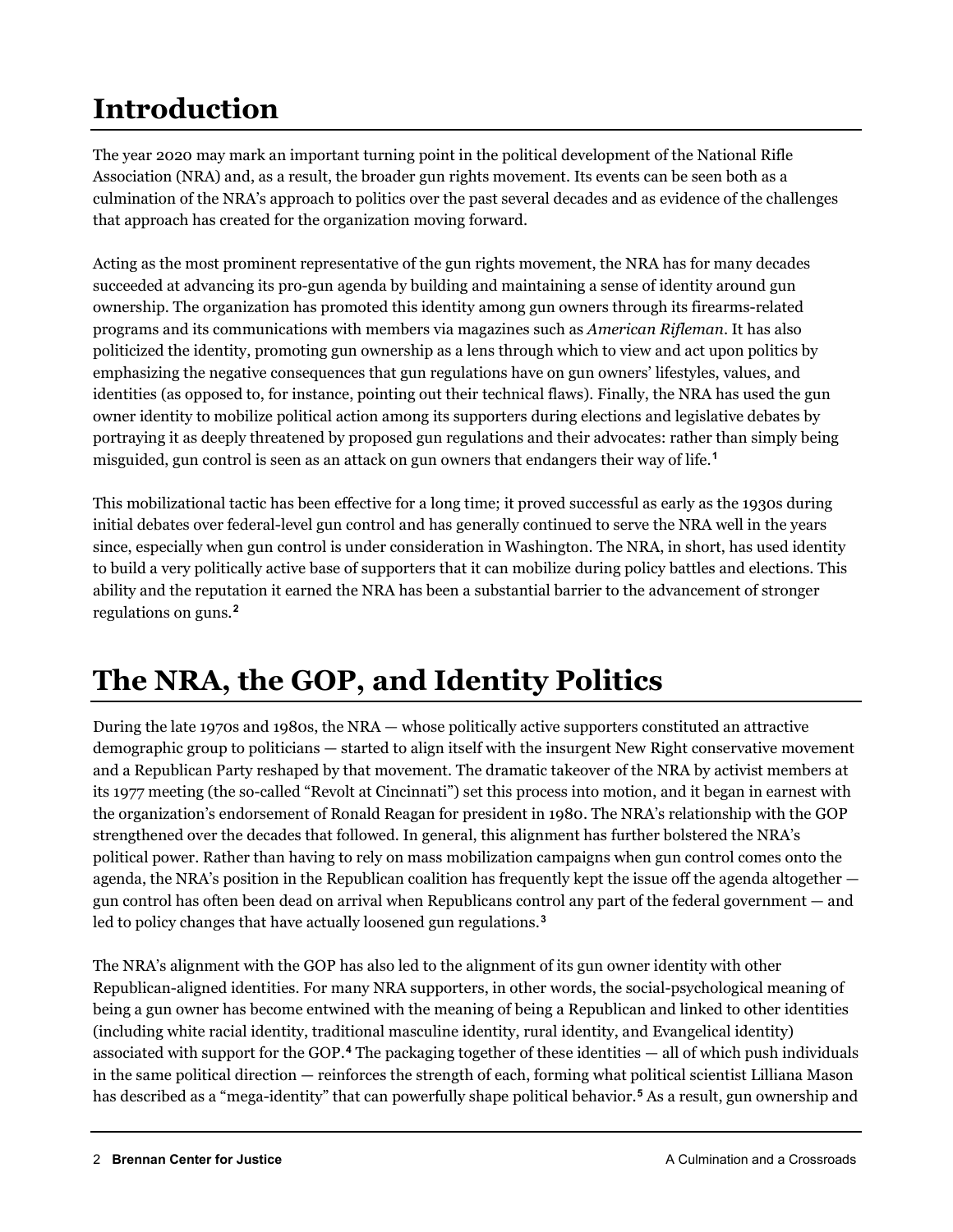the identity associated with it have come to comprise a central and nearly all-encompassing political worldview through which some gun rights supporters view politics.**[6](#page-6-5)**

In combination, the NRA's consistently successful use of identity to mobilize political action on behalf of gun rights and its deep alignment with the GOP have taken it in an increasingly politically extreme direction. The NRA's success has provided it with a *reason* to go in such a direction. Success poses an interesting and perhaps counterintuitive challenge for groups that rely on threat-based appeals to mobilize their members: political victories push back against the notion that group members are under threat and can therefore decrease the effectiveness of that strategy in the future, particularly when a group's success is more the rule than the exception. Groups that find themselves in this situation have incentives to rhetorically exaggerate and broaden the scope of threats ostensibly facing their members.

If the NRA's success has given it a reason to go in a more extreme direction, its alignment with the conservative movement and the Republican Party has given it a *way* to do so. The NRA, leveraging its position in the GOP, has both exaggerated and broadened the threats its members are said to face over the past few decades; rather than focusing only on threats to gun rights, the organization has portrayed gun owners as endangered by a wide range of factors, many of which are wrapped up with a nationalistic, right-wing brand of populism that is closely linked to the package of identities discussed above. In this view, gun rights are symbols of liberty, and their protection is crucial for the defense of the American tradition by average Americans against cosmopolitan elites in the media and government, who are led by billionaires like George Soros and Michael Bloomberg and conspire to harm not just gun owners but all Americans opposed to socialism and the sort of mob rule that leftwing activists are said to favor. These appeals, which are often racially charged and sometimes advance anti-Semitic conspiracy theories, build on and contribute to a range of themes present in contemporary conservatism, enabling the  $NRA - by$  linking itself to a broader culture war  $-$  to make threat-based appeals even when gun control is not on the agenda. Constant armed vigilance is needed, according to this worldview, in order to defend the country and its traditional heritage against threats from elites in politics and media, as well as international organizations (e.g., the United Nations) and influential cosmopolitan actors. Americans must be ready, as the NRA puts it, to "stand and fight" in light of these threats.**[7](#page-6-6)**

### **Trumpism Enters the Fray**

Perhaps no politician has given more voice to the worldview articulated by the NRA than Donald Trump. In this sense, the enthusiasm of the NRA and its supporters for Trump is unsurprising. Despite — as a big-city billionaire himself — not exactly outwardly representing the sort of image that the NRA has developed around gun ownership, Trump appealed directly to the worldview it had built. Although by 2015 strong support for gun rights had become a standard position for Republican presidential aspirants, few (if any) of those aspirants had ever embraced the broader political outlook advanced by the NRA like Trump did: he launched similar attacks against the media and politicians (including some Republicans); used similar populistic, anti-system rhetoric (about a bureaucratic "deep state" running things from behind the scenes); and utilized similar racially charged appeals to portray a frightening world in which the interests of cosmopolitan elites are protected while those of average Americans are not.**[8](#page-6-7)**

Perhaps unsurprisingly, gun ownership and the social identity associated with it were consistently strong statistical predictors of support for Trump, as were many of the other identities that, as discussed earlier, had become linked with them. **[9](#page-6-8)** Trump's rise to power should, in this sense, be seen as an apex of the NRA's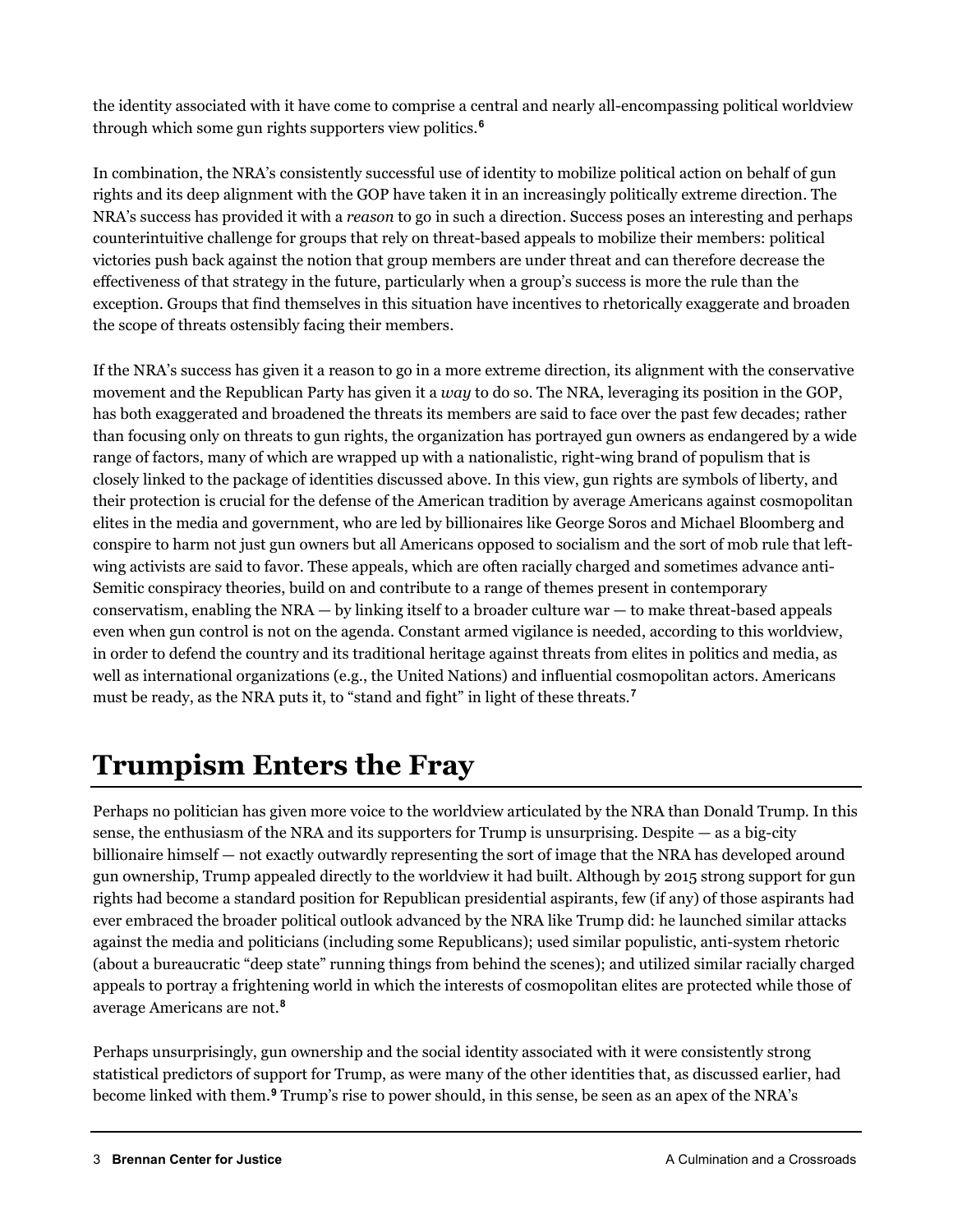relationship with the Republican Party: not only would the party protect gun rights, it would be led by a president who advanced a very similar broader political outlook — a testament to the NRA's prominence in and influence on American politics. Throughout Trump's term, the NRA had the ear of the White House and eagerly defended the president through its media outlets.

Given these developments, it should come as no surprise that guns and gun owners were front and center at many right-wing protests throughout 2020 and into the beginning of 2021.**[10](#page-6-9)** Not only did Trump himself lead — or at the very least encourage — these protests (which by itself could spur support among NRA supporters given their support of him), he did so by using the same sorts of ideas that the NRA had propagated and delivered to gun rights enthusiasts for years prior. The package of identities and identity-based grievances expressed at anti–Covid-19 lockdown protests and post-election Stop the Steal rallies fit neatly with the ideas advanced by the NRA. And the willingness of participants to take armed action also aligned with the NRA's long-term promotion of a link between guns and the defense of liberty and democracy. Trump played handily into these ideas; in April 2020, for instance, when anti-lockdown protests were occurring across the country, Trump posted a series of Tweets encouraging supporters to "LIBERATE" several states and linked this call to the need to "save your great 2nd Amendment" that "is under siege!"**[11](#page-6-10)** In the lead-up to the election, when asked about fringe supporters of his who were part of armed militias, Trump said that they should "stand back and stand by" and that "somebody's got to do something about Antifa and the left."**[12](#page-6-11)** And then, during the rally promoted by Trump — that preceded the January 6, 2021, insurrection at the U.S. Capitol, the former president said, "We fight like hell, and if you don't fight like hell, you're not going to have a country anymore."**[13](#page-6-12)**

#### **An Uncertain Future**

If the NRA's relationship with Trump's GOP and the role of guns at the right-wing protests of 2020 are in some ways a culmination of the NRA's ongoing approach to politics, then Trump's loss and the insurrection that followed it leave the organization in a difficult position. Following the events of January 6, Trump was impeached for an unprecedented second time. And although the Senate ultimately failed to convict him on those impeachment charges, influential Republican leaders, including (notably) Senator Mitch McConnell, have made clear that they want the party to leave Trump behind.**[14](#page-6-13)** Banned from Twitter and shunned by some powerful members of his own party, Trump's previously colossal platform has shrunk, and since leaving the White House, he has been quiet. The battle over the direction of the Republican Party in the wake of his loss and post-election behavior could lead to a rejection of the sort of Trumpian politics that the NRA had helped propagate for years.

The NRA, as a result, could find itself somewhat isolated from the party with which it has been aligned for several decades, inextricably linked to a forsaken or at least marginalized set of ideas. And even if this brand of politics remains popular within segments of the GOP, an intraparty split in which the NRA is aligned with the more extreme wing of the party could provide an opening for some Republicans to compromise on gun control. In other words, the NRA's close association with the Trumpist wing of the GOP may make it easier politically for an anti-Trump wing to support new gun regulations.

Relatedly, the Trump presidency may mark the end (or at least contribute to the demise) of an era defined by the political transformation ushered in by Reagan. The NRA's relationship with the GOP began at an opportune time, when Reagan, capitalizing on the struggles of the New Deal Democratic Party, was able to durably alter politics; Reagan crystallized a new electoral coalition, popularized a political outlook that opposed big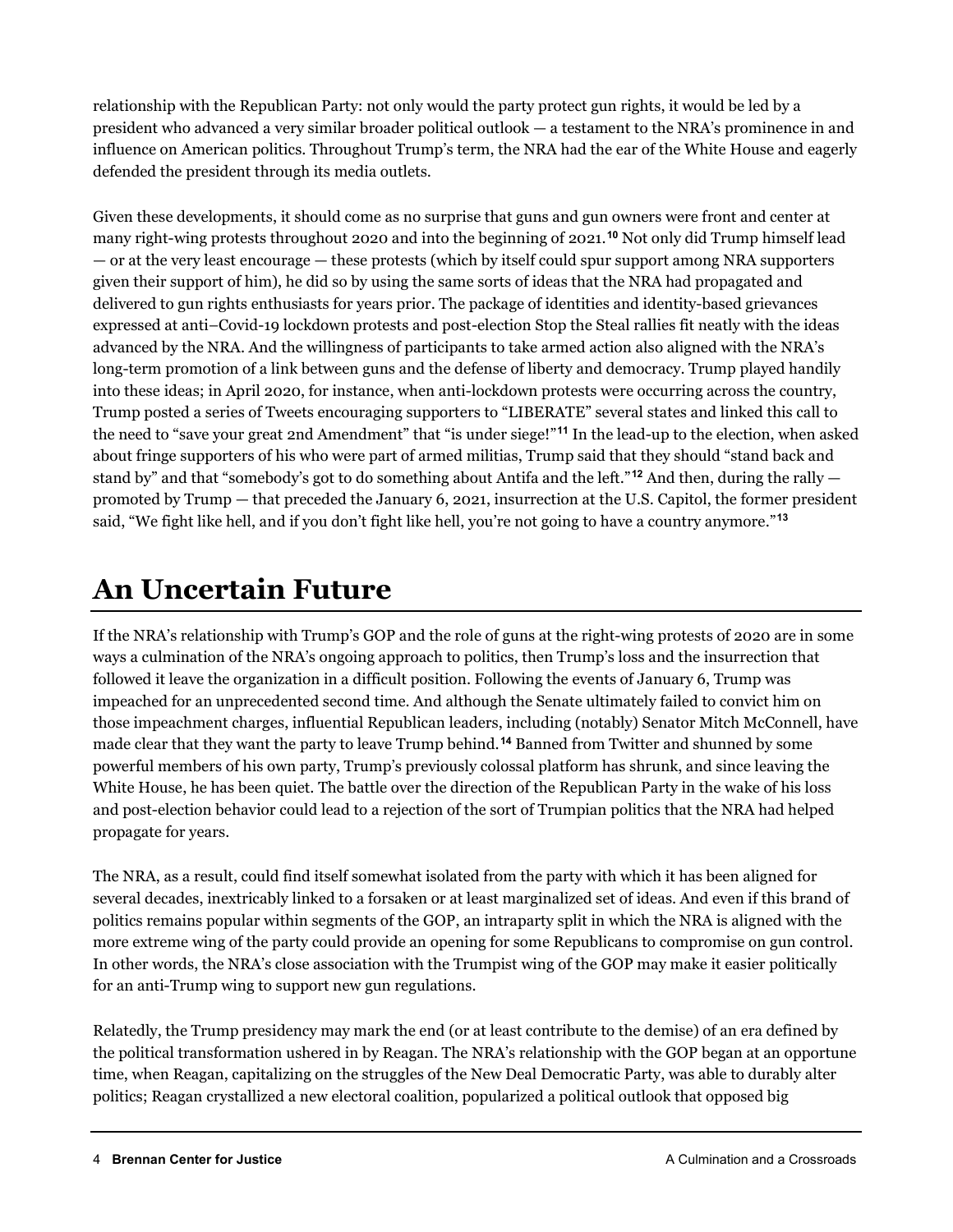government, and set into motion a redefinition of the terms of debate in American politics.**[15](#page-6-14)** There are signals, however, that the electoral coalition crystallized by Reagan — pairing wealthy fiscal conservatives with middleand working-class white social conservatives — is both shrinking as a proportion of the electorate and facing serious internal conflicts. Moreover, the popularity of the anti-government outlook associated with it, especially in light of the Covid-19 crisis, has been called into question. If the Reagan era is coming to a close, the NRA's relationship with the Republican Party (and its related rejection of the Democratic Party) may prove less valuable moving forward; the NRA, given its position in the GOP, cannot easily or quickly pivot to become more bipartisan, and the political costs of supporting gun control for Democrats are perhaps lower than ever.

Finally, the NRA's shift to the right fringe of politics — beyond calling into question its future in the GOP and the ongoing usefulness of its alignment with it — also leaves it poorly positioned to bring new gun owners into the fold. The many anxieties of 2020 led to a gun-buying explosion; while many of these gun purchases were made by preexisting gun owners whose backgrounds align with the NRA's demographics, many others were first-time gun buyers from demographics underrepresented in the gun rights movement.**[16](#page-6-15)** The NRA, however, is not particularly well positioned to recruit these first-time gun buyers, some of whom were actually participants in left-wing protests against police violence that the NRA characterized as mob rule;**[17](#page-6-16)** its close alignment with Trump and general shift to the right wing of the Republican Party reduces its appeal for new gun owners who may be motivated by fear but do not support the NRA's politics.

This difficulty appealing to these new gun owners could not come at a worse time for the organization. The NRA is facing substantial legal challenges and dealing with internal turmoil, which in combination have harmed its finances and reduced its ability to focus on strategizing paths forward. Its bankruptcy declaration in early 2021 — which may be a legal ploy to sidestep the lawsuit led by New York Attorney General Letitia James seeking to dissolve the organization — speaks to the magnitude of the challenges the group faces.**[18](#page-7-0)** At a time when the NRA could really use new members, its past politics are constraining its ability to tap into a large pool of new gun owners.

Moreover, not only is the NRA currently poorly positioned to recruit many of 2020's new gun owners, but those potential members' entry into the gun-owning community could alter the gun policy landscape moving forward in ways that weaken and marginalize the association. The first-time gun buyers from social groups underrepresented in the NRA (including people of color, women, and Democrats) might be more open to moderate gun regulations than the NRA's current membership base. If these gun owners become politically active *as gun owners*, they could help shift the sociopolitical meaning of gun ownership in ways that are more compatible with gun control. Some gun safety advocacy organizations are happy to welcome these gun owners with open arms, emphasizing that responsible gun ownership does not clash with support for additional regulations.**[19](#page-7-1)** In other words, rather than making gun control less likely, diversification of the gun-owning community could in some ways make it easier to pass, while also reducing the extent to which the NRA is seen as the voice of gun owners.

#### **Conclusion**

It is possible, of course, that the NRA will overcome most or all of these challenges. Perhaps the now-genuine threats it faces from lawsuits and from unified Democratic control of government will provide it with an opening for change. Maybe new gun owners will not change the sociopolitical meaning of gun ownership but will instead be changed by it, adopting the NRA's preexisting worldview and joining the organization or, at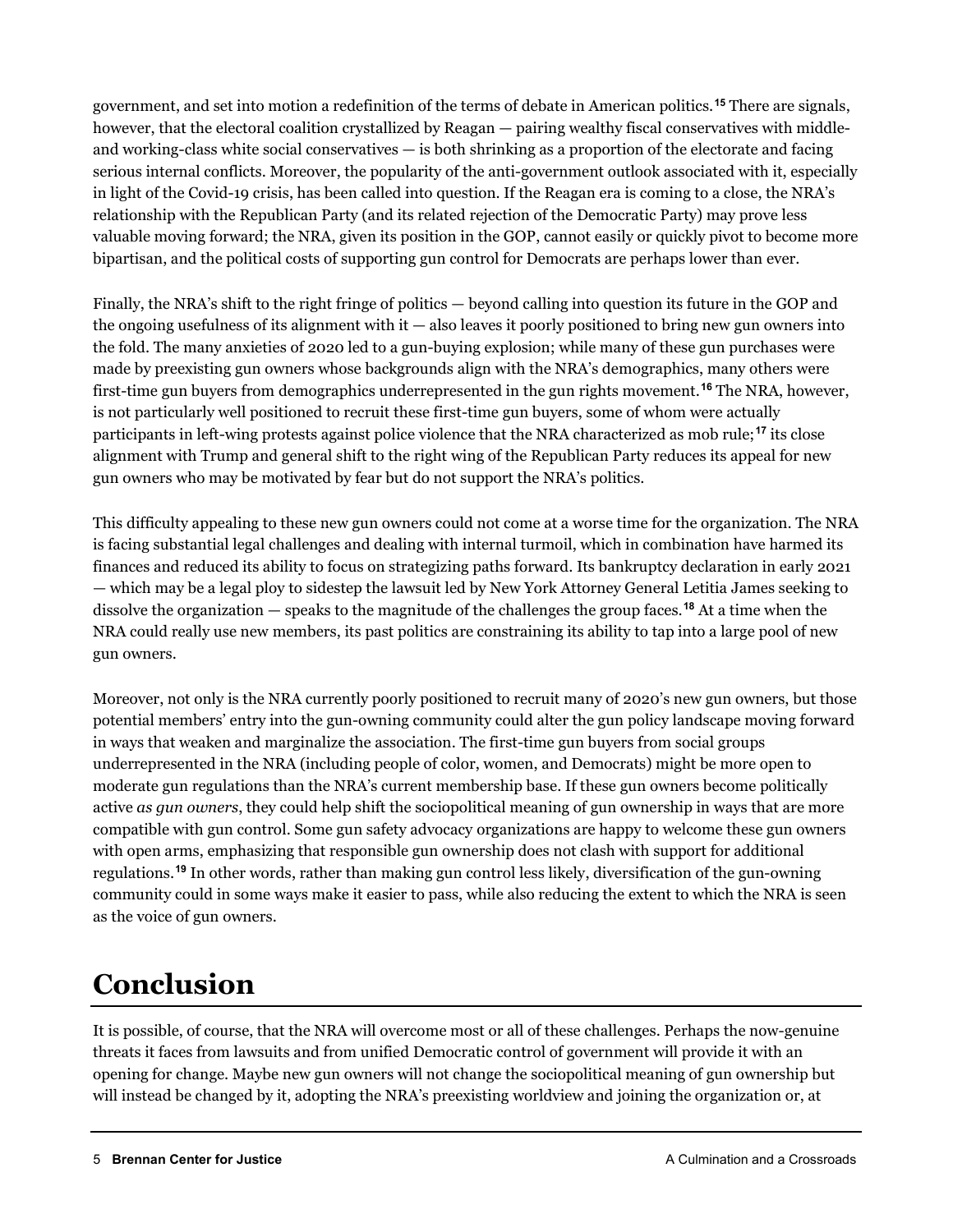least, coming to oppose even moderate regulations on guns. The NRA has certainly rebounded from setbacks in the past. Several of its current executive vice president Wayne LaPierre's predecessors, in fact, left the organization amid accusations of misbehavior and grift; it nonetheless carried on.**[20](#page-7-2)** The NRA has also suffered policy and electoral defeats in the past, and in some cases demonstrated a remarkable ability to use those setbacks as part of subsequent mobilizational appeals; the association thrived, for example, following the passage of the Gun Control Act in 1968 and the Brady Law and assault weapons ban in the early 1990s, using both as evidence that gun ownership is threatened and needs to be defended.**[21](#page-7-3)** Perhaps the NRA will be able to use the challenges it now faces to refocus its appeals away from the broader culture war and back onto the gun issue. Alternatively, maybe its allies will prevail in the fight for the heart and soul of the GOP. The battle between the party's pro- and anti-Trump wings is far from over; Trump himself may at some point choose to reenter the fray, and his allies remain powerful within the Republican Party organization and its state-level affiliates. If they do prevail, the NRA may not be so alienated after all.

Only time will tell what lies in store for the NRA. What is clear now is that the tumultuous events of 2020 can be traced to the organization's past and will surely impact its future — and the future of the gun debate.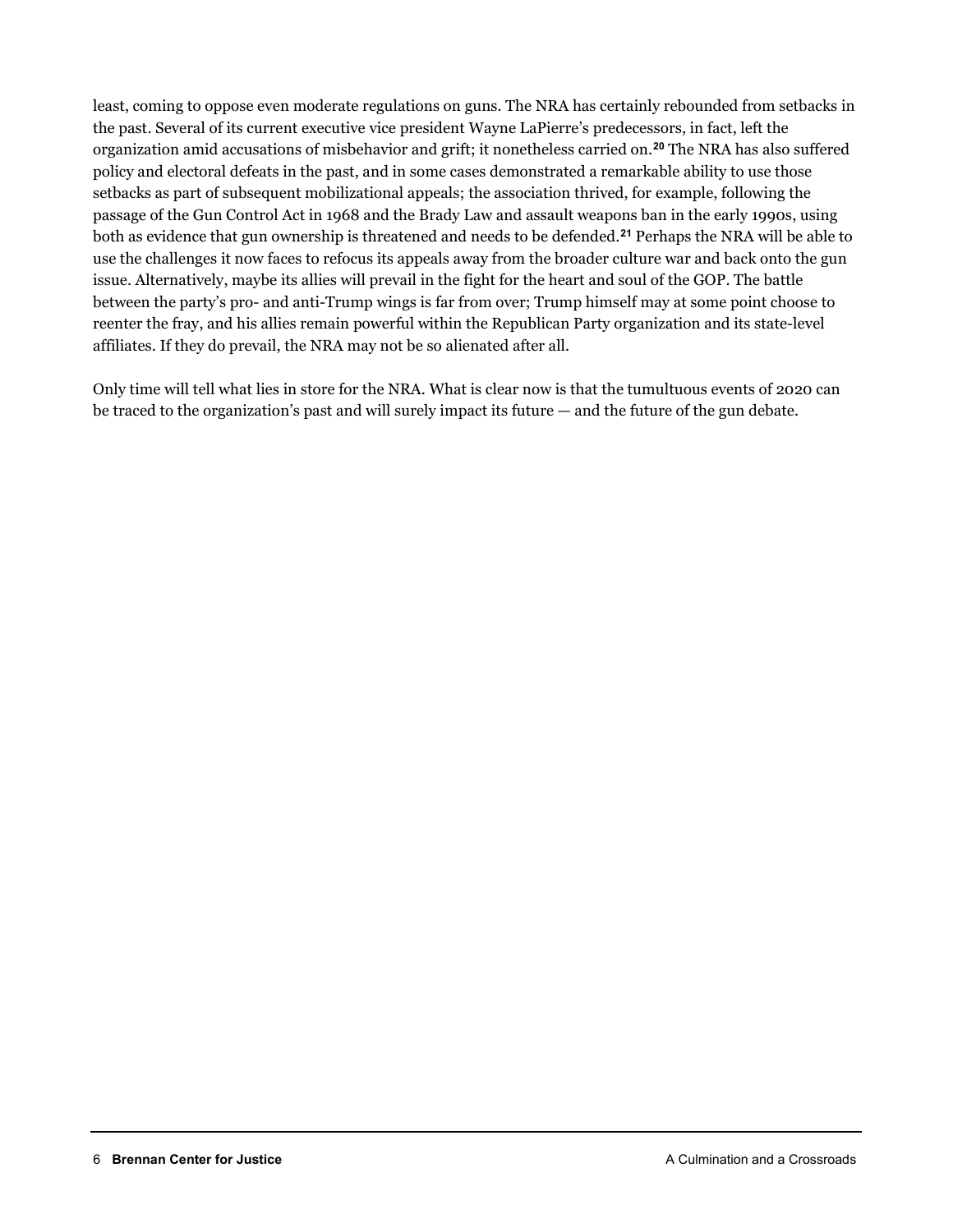#### **Endnotes**

<span id="page-6-0"></span>**<sup>1</sup>** *See* Matthew J. Lacombe, *The Political Weaponization of Gun Owners: The NRA's Cultivation, Dissemination, and Use of a Group Social Identity,* 81 JOURNAL OF POL. 1342–56 (2019).

<span id="page-6-1"></span>**<sup>2</sup>** Matthew J. Lacombe, FIREPOWER: HOW THE NRA TURNED GUN OWNERS INTO A POLITICAL FORCE 129–48, 186–218 (2021).

<span id="page-6-2"></span>**<sup>3</sup>** Reva B. Siegel, *Dead or Alive: Originalism as Popular Constitutionalism in* Heller, 122 HARV. L. REV. 191, 212–15 (2008); Lacombe, *supra*  note 2, at 149–85; David Karol, PARTY POSITION CHANGE IN AMERICAN POLITICS: COALITION MANAGEMENT (2009).

<span id="page-6-3"></span>**<sup>4</sup>** *See* Lacombe, *supra* note 2; Alexandra Filindra & Noah J. Kaplan, *Racial Resentment and Whites' Gun Policy Preferences in Contemporary America*, 38 POL. BEHAVIOR 255–75 (2015); Kerry O'Brien, Walter Forrest, Dermot Lynott & Michael Daly, *Racism, Gun Ownership and Gun Control: Biased Attitudes in U.S. Whites May Influence Policy Decisions*, 8 PLOS ONE e77552–e77552 (2013); Scott Melzer, GUN CRUSADERS: THE NRA'S CULTURE WAR (2009); Jennifer Carlson, CITIZEN-PROTECTORS: THE EVERYDAY POLITICS OF GUNS IN AN AGE OF DECLINE (2015); Jennifer Carlson & Kristin A. Goss, *Gendering the Second Amendment*, 80 LAW & CONTEMP. PROBS 1 (2017); Angela Stroud, GOOD GUYS WITH GUNS: THE APPEAL AND CONSEQUENCES OF CONCEALED CARRY (2015); David Yamane, *Awash in a Sea of Faith and Firearms: Rediscovering the Connection Between Religion and Gun Ownership in America*, 55 J. SCI. STUD. RELIG. 622–36 (2016); Stephen M. Merino, *God and Guns: Examining Religious Influences on Gun Control Attitudes in the United States*, 9 RELIGIONS 189 (2018); Andrew L. Whitehead, Landon Schnabel & Samuel L. Perry, *Gun Control in the Crosshairs: Christian Nationalism and Opposition to Stricter Gun Laws*, 4 SOCIUS: SOCIO. RSCH. FOR A DYNAMIC WORLD 1–13 (2018); *and* Kim Parker, Juliana Menasce Horowitz, Ruth Igielnik, J. Baxter Oliphant & Anna Brown, *America's Complex Relationship with Guns*, PEW RES. CTR. (Jun. 22, 2017)[, http://](http://www.pewsocialtrends.org/2017/06/22/views-on-gun-policy) [www.pewsocialtrends.org/2017/06/22/views-on-gun-policy.](http://www.pewsocialtrends.org/2017/06/22/views-on-gun-policy)

<span id="page-6-4"></span>**<sup>5</sup>** *See* Lilliana Mason, UNCIVIL AGREEMENT: HOW POLITICS BECAME OUR IDENTITY (2018).

<span id="page-6-5"></span>**<sup>6</sup>** Lacombe, *supra* note 2, at 44–128, 149–85.

<span id="page-6-6"></span>**<sup>7</sup>** *Id.* at 85–128.

<span id="page-6-7"></span>**<sup>8</sup>** *Id*. at 149–85.

<span id="page-6-8"></span>**<sup>9</sup>** Mark R. Joslyn, THE GUN GAP: THE INFLUENCE OF GUN OWNERSHIP ON POLITICAL BEHAVIOR AND ATTITUDES (2020); Lacombe, *supra* note 2, at 149–85.

<span id="page-6-9"></span>**<sup>10</sup>** Charles Homans, *Out of the Barrel of a Gun*, N.Y. TIMES MAGAZINE (Jan. 26, 2021)[, https://www.nytimes.com/interactive/2021/01/26](https://www.nytimes.com/interactive/2021/01/26/magazine/armed-militia-movement-gun-laws.html) [/magazine/armed-militia-movement-gun-laws.html;](https://www.nytimes.com/interactive/2021/01/26/magazine/armed-militia-movement-gun-laws.html) Jarrett Renshaw, Michael Martina & Mimi Dwyer, *Some Americans Dance, Others Wield Guns at Vote-Counting Sites as Biden's Lead Widens*, REUTERS (Nov. 6, 2020)[, https://www.reuters.com/article/us-usa-election](https://www.reuters.com/article/us-usa-election-reaction/some-americans-dance-others-wield-guns-at-vote-counting-sites-as-bidens-lead-widens-idUSKBN27M2ND)[reaction/some-americans-dance-others-wield-guns-at-vote-counting-sites-as-bidens-lead-widens-idUSKBN27M2ND;](https://www.reuters.com/article/us-usa-election-reaction/some-americans-dance-others-wield-guns-at-vote-counting-sites-as-bidens-lead-widens-idUSKBN27M2ND) Katie Shepherd & Moriah Balingit, *A Noose, an Ax and Trump-Inspired Insults: Anti-lockdown Protesters Ratchet Up Violent Rhetoric,* WASH. POST (May 15, 2020)[, https://www.washingtonpost.com/nation/2020/05/15/noose-fight-coronavirus-protest.](https://www.washingtonpost.com/nation/2020/05/15/noose-fight-coronavirus-protest/)

<span id="page-6-10"></span>**<sup>11</sup>** Colby Itkowitz, *"Liberate": Trump Tweets Support of Protests Against Stay-At-Home Orders*, WASH. POST (Apr. 17, 2020), [https://www](https://www.washingtonpost.com/politics/2020/04/17/liberate-trump-tweets-support-protesting-against-stay-at-home-orders) [.washingtonpost.com/politics/2020/04/17/liberate-trump-tweets-support-protesting-against-stay-at-home-orders.](https://www.washingtonpost.com/politics/2020/04/17/liberate-trump-tweets-support-protesting-against-stay-at-home-orders)

<span id="page-6-11"></span>**<sup>12</sup>** David Leonhardt, *The Trial Begins*, N.Y. TIMES (Feb. 9, 2021)[, https://www.nytimes.com/2021/02/09/briefing/mary-wilson-mars-emirates](https://www.nytimes.com/2021/02/09/briefing/mary-wilson-mars-emirates-reddit.html)[reddit.html](https://www.nytimes.com/2021/02/09/briefing/mary-wilson-mars-emirates-reddit.html) (discussing former President Donald Trump's second impeachment trial).

<span id="page-6-12"></span>**<sup>13</sup>** Ryan Goodman, Mari Dugas & Nicholas Tonckens, *Incitement Timeline: Year of Trump's Actions Leading to the Attack on the Capitol*, JUST SECURITY (Jan. 11, 2021), [https://www.justsecurity.org/74138/incitement-timeline-year-of-trumps-actions-leading-to-the-attack-on-the](https://www.justsecurity.org/74138/incitement-timeline-year-of-trumps-actions-leading-to-the-attack-on-the-capitol/)[capitol.](https://www.justsecurity.org/74138/incitement-timeline-year-of-trumps-actions-leading-to-the-attack-on-the-capitol/)

<span id="page-6-13"></span>**<sup>14</sup>** Carl Hulse & Nicholas Fandos, *McConnell, Denouncing Trump After Voting to Acquit, Says His Hands Were Tied*, N.Y. TIMES (Feb. 13, 2021)[, https://www.nytimes.com/2021/02/13/us/mcconnell-trump-impeachment-acquittal.html.](https://www.nytimes.com/2021/02/13/us/mcconnell-trump-impeachment-acquittal.html)

<span id="page-6-14"></span>**<sup>15</sup>** Stephen Skowronek, THE POLITICS PRESIDENTS MAKE: LEADERSHIP FROM JOHN ADAMS TO BILL CLINTON (1997).

<span id="page-6-15"></span>**<sup>16</sup>** Matthew Simonson, David Lazer, Roy H. Perlis, Uday Tandon, Matthew A. Baum, Jon Green, Adina Gitomer, Katherine Ognyanova, James Druckman, Jennifer Lin, Mauricio Santillana, Alexi Quintana & Ata Uslu, *The Covid States Project Report #37: Gun Purchases During the Covid-19 Pandemic*, COVID-19 CONSORTIUM FOR UNDERSTANDING THE PUBLIC'S POL'Y PREFERENCES ACROSS STATES (Feb. 5, 2021); Dionne Searcey & Richard A. Oppel Jr., *A Divided Nation Agrees on One Thing: Many People Want a Gun*, N.Y. TIMES (Oct. 27, 2020)[, https://www.nytimes.com/2020/10/27/us/guns-2020-election.html.](https://www.nytimes.com/2020/10/27/us/guns-2020-election.html) 

<span id="page-6-16"></span>**<sup>17</sup>** Simonson, et al., *supra* note 16, at 5.